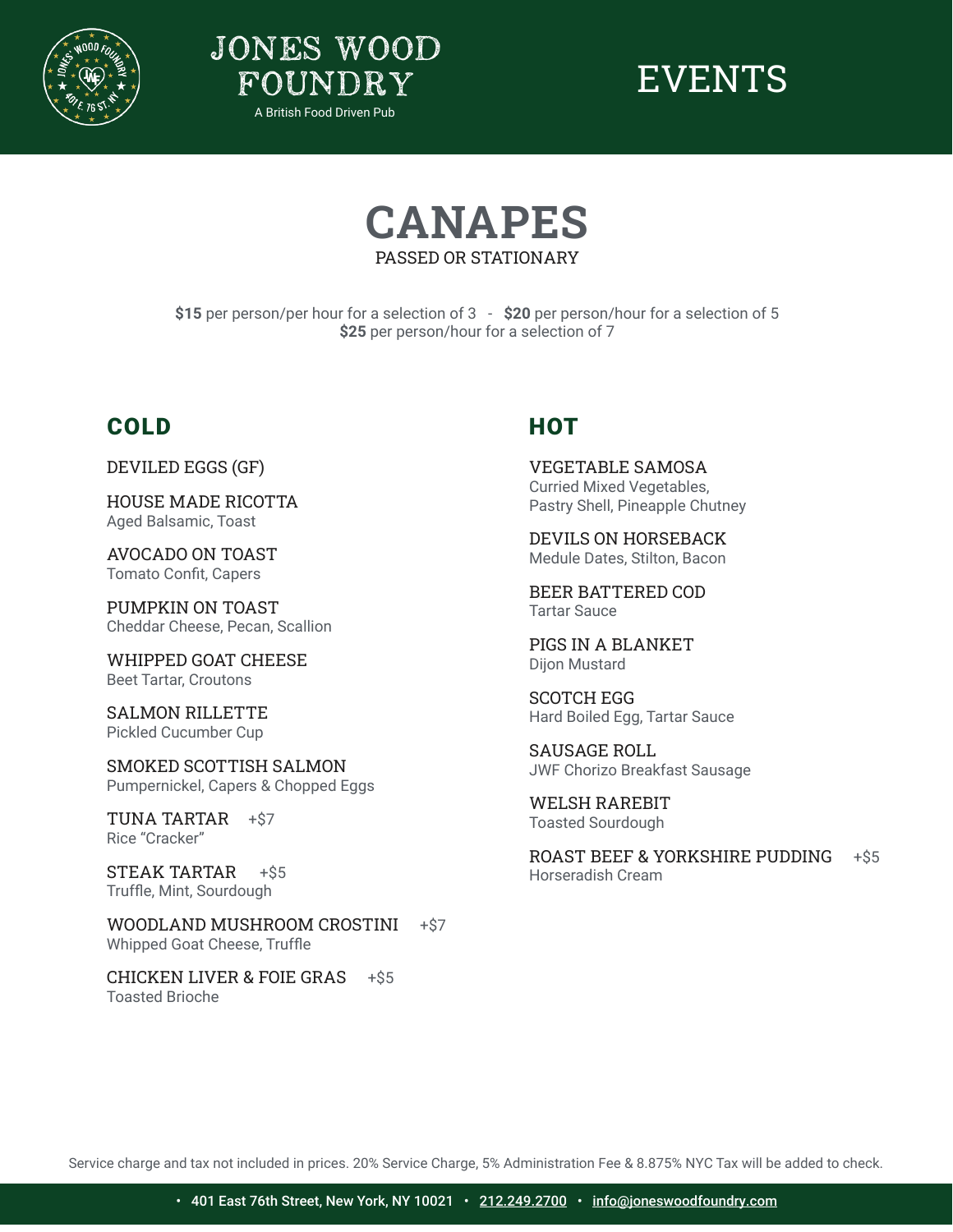



### EVENTS

### **PLATTERS**

### **PLATTERS**

CHEESE \$150 CHEESE & FRUIT \$120 CRUDITE \$80 CHARCUTERIE \$170 MINI ORDERS OF FISH & CHIPS \$90 SEASONAL SALAD \$80 HUMMUS & GRILLED NAAN \$100 Serves 10 - 15 people

#### **SIDES**

Serves 10 people

BUBBLE AND SQUEAK \$50

YUKON GOLD MASH \$50

MINTED MUSHY PEAS \$50

MIXED GREENS \$50 Lemon dressing

#### **ONE SIZE ONLY**

JWF SLIDERS \$80 20 sliders per platter

JWF TRUFFLE SLIDERS \$115 20 sliders per platter

SAUSAGE ROLLS \$80 House Made Chorizo Breakfast Sausage, Smoked Garlic Mayo 20 piece per platter

PIGS IN A BLANKET \$75 Dijon Mustard 20 pieces per platter

SCOTCH EGGS \$90 20 pieces per platter

 $\ddot{\phantom{a}}$ 

BANGERS & MASH \$60 Chipolata Breakfast Sausage 12 pieces per platter

CHICKEN JUBILEE SANDWICH \$90 20 pieces per platter

GOAT CHEESE MARMALADE \$75 20 pieces per platter

Service charge and tax not included in prices. 20% Service Charge, 5% Administration Fee & 8.875% NYC Tax will be added to check.